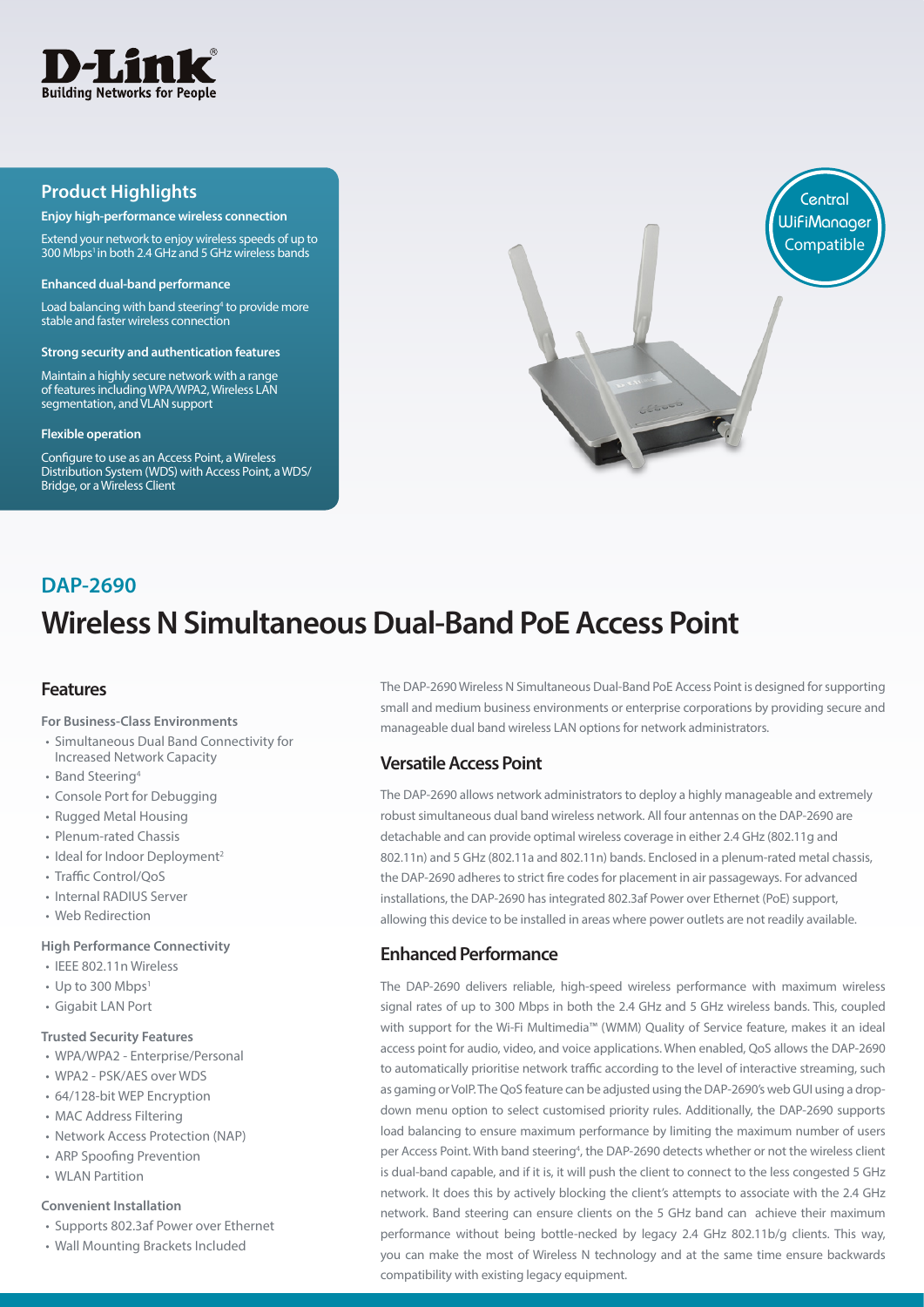

## **DAP-2690 Wireless N Simultaneous Dual-Band PoE Access Point**

### **Security**

To help maintain a secure wireless network, the DAP-2690 supports both Personal and Enterprise versions of WPA and WPA2 (802.11i) with support for RADIUS server back-end and a built-in internal RADIUS server allowing users to create their accounts inside. This access point also includes MAC Address Filtering, Wireless LAN segmentation, Disable SSID Broadcast, Rogue AP Detection, and Wireless Broadcast Scheduling to further protect your wireless network. The DAP-2690 includes support for up to eight VLANs per band for implementing multiple SSIDs to further help segment users on the network. It also includes a wireless client isolation mechanism, which limits direct clientto-client communication. Additionally, the DAP-2690 supports Network Access Protection (NAP), which is a feature of Windows Server® 2008. NAP allows network administrators to define multiple levels of network access based on individual client's need.

#### **Multiple Operation Modes**

To maximise total return on investment, the DAP-2690 can be configured to optimise network performance based on any one of its multiple operation modes: Access Point, Wireless Distribution System (WDS) with Access Point, WDS/Bridge (No AP Broadcasting) and Wireless Client. With WDS support, network administrators can set up multiple DAP-2690s throughout a facility and configure them to bridge with one another while also providing network access to individual clients. The DAP-2690 also features advanced features such as Load Balancing and redundancy for fail-safe wireless connectivity.

#### **Network Management**

Network administrators have multiple options for managing the DAP-2690 including Web (HTTP), Secure Sockets Layer (SSL, which provides for a secure connection to the Internet), Secure Shell (SSH, which provides for a secure channel between local and remote computers), and Telnet. For advanced network management, administrators can use the D-Link AP Manager II, Central WiFiManager or D-View SNMPv3 management module to configure and manage multiple access points from a single location. In addition, these software provide network administrators with the means of conducting regular maintenance checks remotely, eliminating the need for sending out personnel to phsyically verify proper operation. Also available is an AP array, allowing the management of a set of network devices as a single group for easy configuration and deployment. In addition, the DAP-2690 has a Wireless Scheduler feature for power saving. With simultaneous dual band functionality, PoE support, extensive manageability, versatile operation modes, and solid security enhancements, the DAP-2690 provides SMB environments with a business-class solution for deploying a wireless network.



If the worst should happen to your network you need the very best support and fast. Downtime costs your business money. D-Link Assist maximises your uptime by solving technical problems quickly and effectively. Our highly trained technicians are on standby around the clock, ensuring that award-winning support is only a phone call away.

With a choice of three affordable service offerings covering all D-Link business products, you can select the package that suits you best:

#### **D-Link Assist Gold - for comprehensive 24-hour support**

D-Link Assist Gold is perfect for mission-critical environments where maximum uptime is a high priority. It guarantees four hour around-the-clock response. Cover applies 24/7 for every day of the year including holidays.

#### **D-Link Assist Silver - for prompt same-day assistance**

D-Link Assist Silver is designed for 'high availability' businesses that require rapid response within regular working hours. It provides a four hour response service Monday to Friday from 8am to 5pm, excluding holidays.

#### **D-Link Assist Bronze - for guaranteed response on the next business day**

D-Link Assist Bronze is a highly cost-effective support solution for less critical environments. Response is guaranteed within eight business hours Monday to Friday from 8am to 5pm, excluding holidays.

D-Link Assist can be purchased together with any D-Link business product. So whether you're buying switching, wireless, storage, security or IP Surveillance equipment from D-Link, your peace of mind is guaranteed. D-Link Assist also offers installation and configuration services to get your new hardware working quickly and correctly.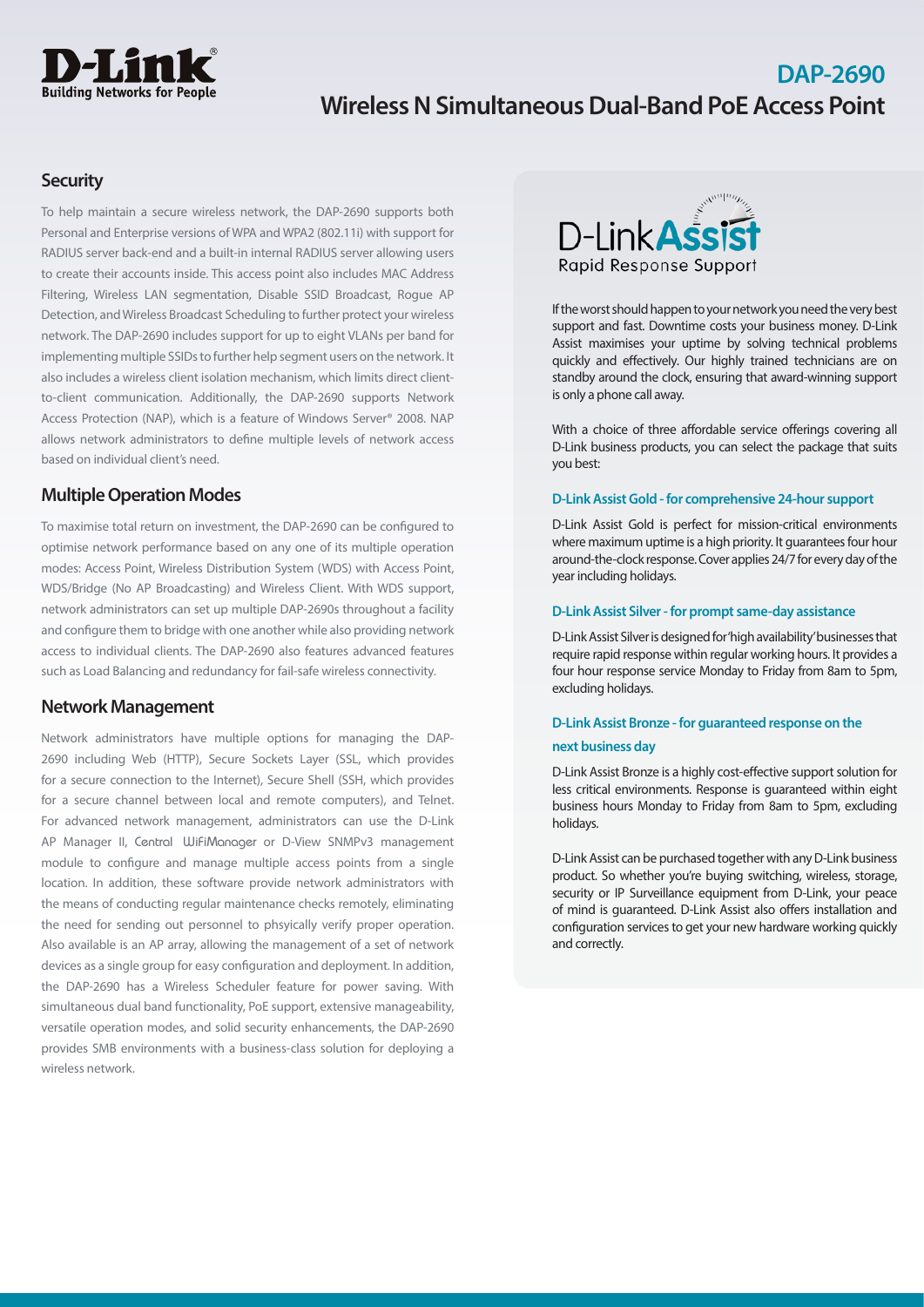

# **DAP-2690 Wireless N Simultaneous Dual-Band PoE Access Point**

#### **Free** Central WiFiManager **Software**



**Manage up to 500 APs from a single location, complete with a multitenant structure that provides multi-layer management authority. Allows you to be in control of your wireless network from anywhere in the world through the Internet by using a web browser on your PC, smartphone or tablet. Enterprise-level features such as bandwidth optimisation, captive portal and RF optimisation help satisfy the needs of the modern business environment.**

#### **Web-based management**

• Software controller that can be installed on a Microsoft Windows computer and accessed through any device with a web browser such as a smartphone, tablet or computer

#### **Multi-site management**

- Multiple distributed sites can be managed from a central location
- The multi-tenant architecture provides multi-layer management

#### **NAT pass-through**

authority

• Controllers can manage wireless access points in remote locations even if they are behind a NAT device (router or firewall)

#### **Captive portal and access control**

- Supports local DB, external RADIUS, LDAP, POP3 and Wi-Fi passcode authentication
- Supports user access control
- **Auto radio frequency (RF) management**
- Supports automatic channel and output power optimisation **Bandwidth optimisation**
- Optimises wireless bandwidth

For more information visit *www.dlink.com/CentralWiFiManager* Download the free software by registering at *www.dlink.com/WiFiDownload*